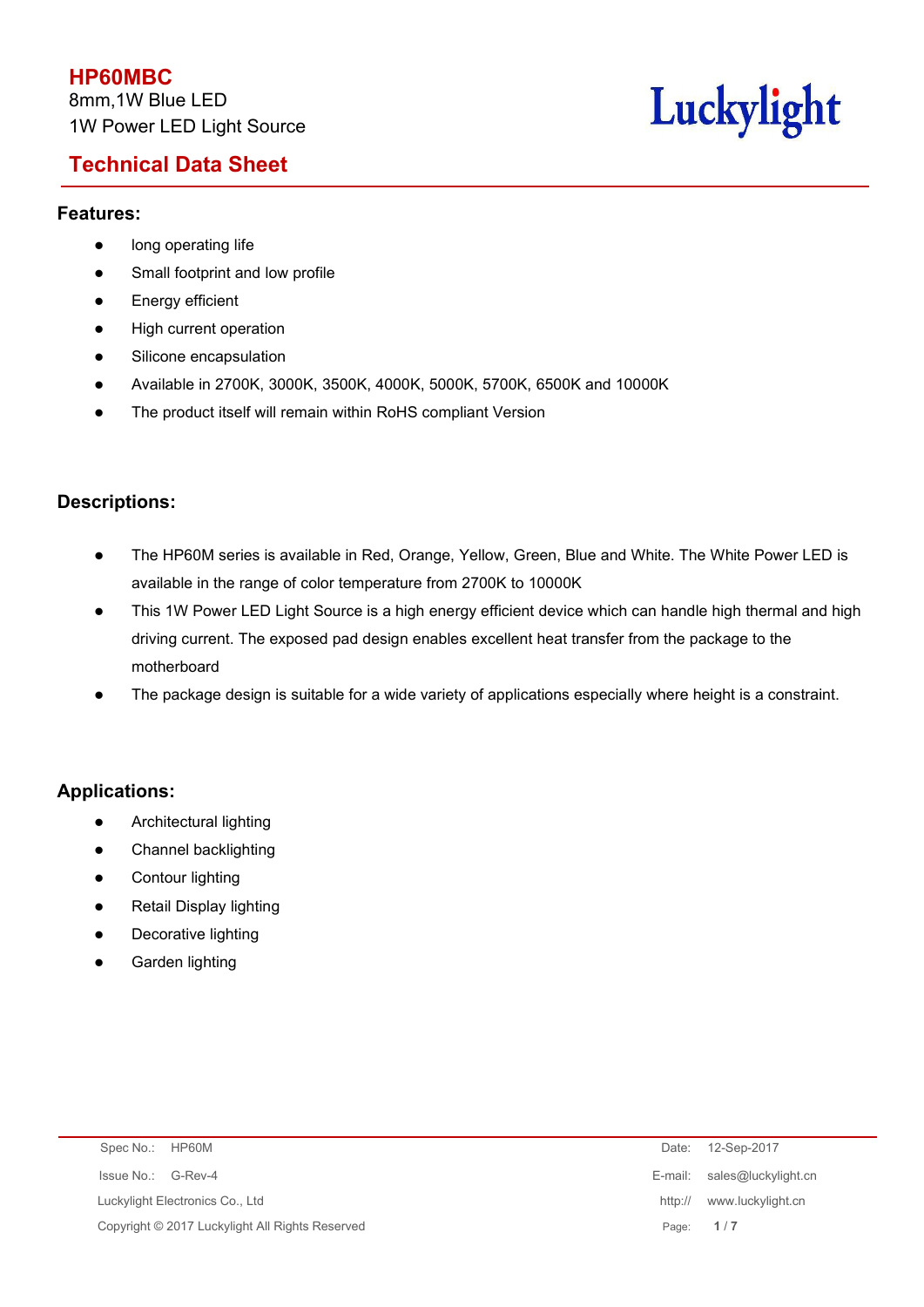## **HP60MBC**

8mm,1W Blue LED 1W Power LED Light Source

# **Technical Data Sheet**



**Part No. Emitting Color** HP60MBC Blue

### **Package Dimension:**



#### Notes:

- 1. All dimensions are in millimeters (inches).
- 2. Tolerance is ± 0.25 mm (.010") unless otherwise noted.

| Spec No.: HP60M                                 |           | Date: 12-Sep-2017           |
|-------------------------------------------------|-----------|-----------------------------|
| Issue No.:<br>G-Rev-4                           |           | E-mail: sales@luckylight.cn |
| Luckylight Electronics Co., Ltd                 |           | http:// www.luckylight.cn   |
| Copyright © 2017 Luckylight All Rights Reserved | Page: 2/7 |                             |
|                                                 |           |                             |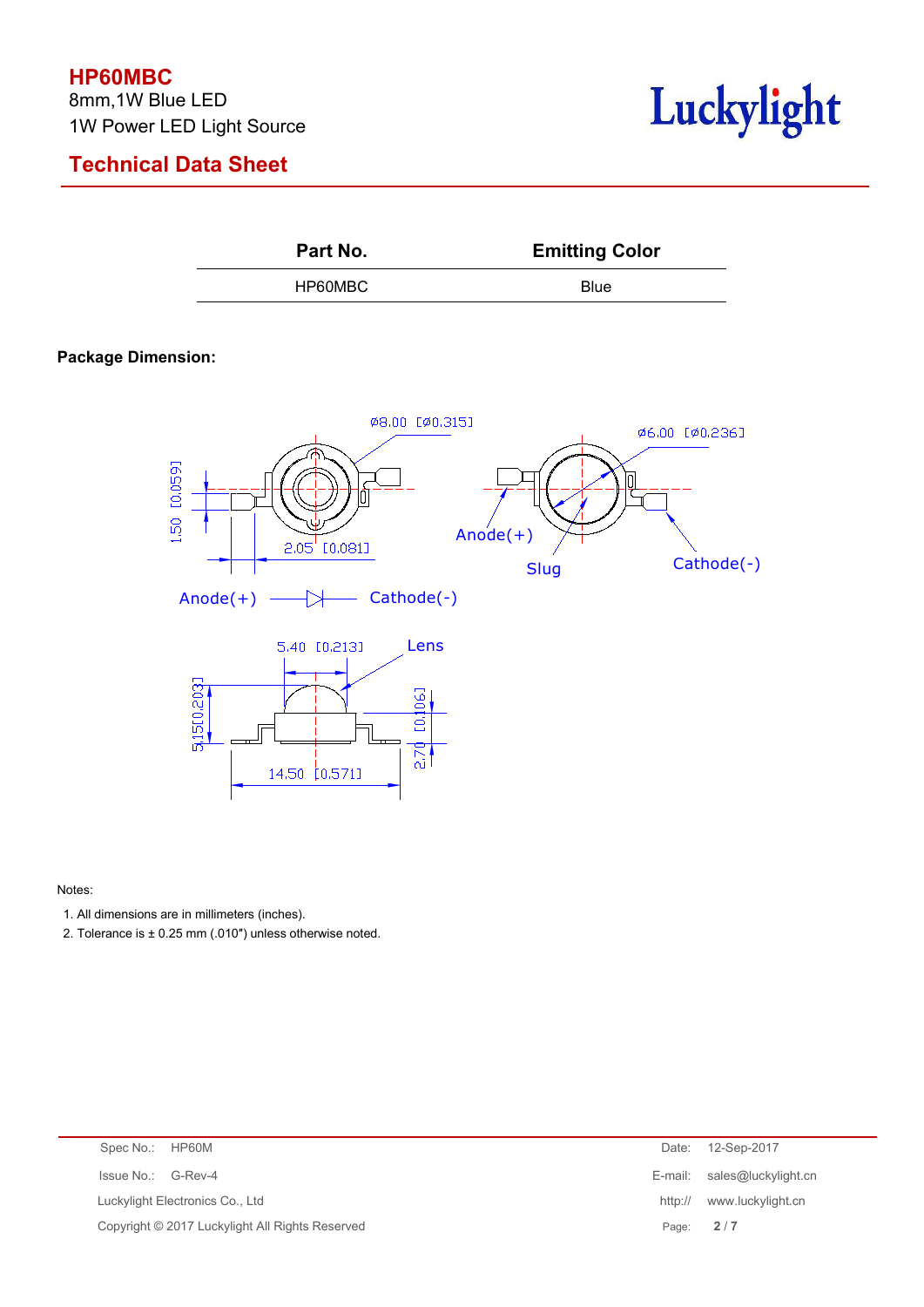

# **Technical Data Sheet**

## **Absolute Maximum Ratings at Ta=25**℃

| <b>Parameters</b>                   | Symbol | <b>Max</b>                         | <b>Unit</b> |
|-------------------------------------|--------|------------------------------------|-------------|
| Power Dissipation                   | Pd     | 1330                               | mW          |
| Peak Forward Current <sup>(a)</sup> | IFP    | 500                                | mA          |
| DC Forward Current <sup>(b)</sup>   | IF     | 350                                | mA          |
| Reverse Voltage                     | VR     | 5                                  |             |
| <b>LED Junction Temperature</b>     |        | 125                                |             |
| <b>Operating Temperature Range</b>  | Topr   | -40 $\degree$ C to +85 $\degree$ C |             |
| Storage Temperature Range           | Tstg   | -40 $\degree$ C to +80 $\degree$ C |             |

Notes:

a. Derate linearly as shown in derating curve.

b. Duty Factor = 10%, Frequency = 1 kHz

## **Electrical Optical Characteristics at Ta=25**℃

| <b>Parameters</b>                 | Symbol | Min.                   | Typ. | Max.  | Unit | <b>Test Condition</b> |
|-----------------------------------|--------|------------------------|------|-------|------|-----------------------|
| Luminous Flux (a)                 | Φv     | 15                     | 25   | $---$ | Im   | $IF = 350mA$          |
| Viewing Angle (b)                 | 201/2  | $---$                  | 135  | $---$ | Deg  | $IF = 350mA$          |
| Peak Emission Wavelength          | λp     | $\qquad \qquad \cdots$ | 468  | $---$ | nm   | $IF = 350mA$          |
| ominant Wavelength <sup>(C)</sup> | λd     | $---$                  | 470  | $---$ | nm   | $IF = 350mA$          |
| Spectrum Radiation Bandwidth      | Δλ     | $---$                  | 25   | $---$ | nm   | $IF = 350mA$          |
| <b>Forward Voltage</b>            | VF     | 2.80                   | 3.20 | 3.80  | ٧    | $IF = 350mA$          |
| <b>Reverse Current</b>            | IR     | ---                    | ---  | 50    | μA   | $V_R = 5V$            |

#### Notes:

a. ALuminous intensity is measured with a light sensor and filter combination that approximates the CIE eye-response curve.

b. 201/2 is the o -axis angle where the luminous intensity is 1/2 the peak intensity

c. The dominant wavelength (λd) is derived from the CIE chromaticity diagram and represents the single wavelength which defines the color of the device.

| Spec No.: HP60M                                 | 12-Sep-2017<br>Date:         |
|-------------------------------------------------|------------------------------|
| Issue No.: G-Rev-4                              | E-mail: sales@luckylight.cn  |
| Luckylight Electronics Co., Ltd                 | www.luckylight.cn<br>http:// |
| Copyright © 2017 Luckylight All Rights Reserved | 3/7<br>Page:                 |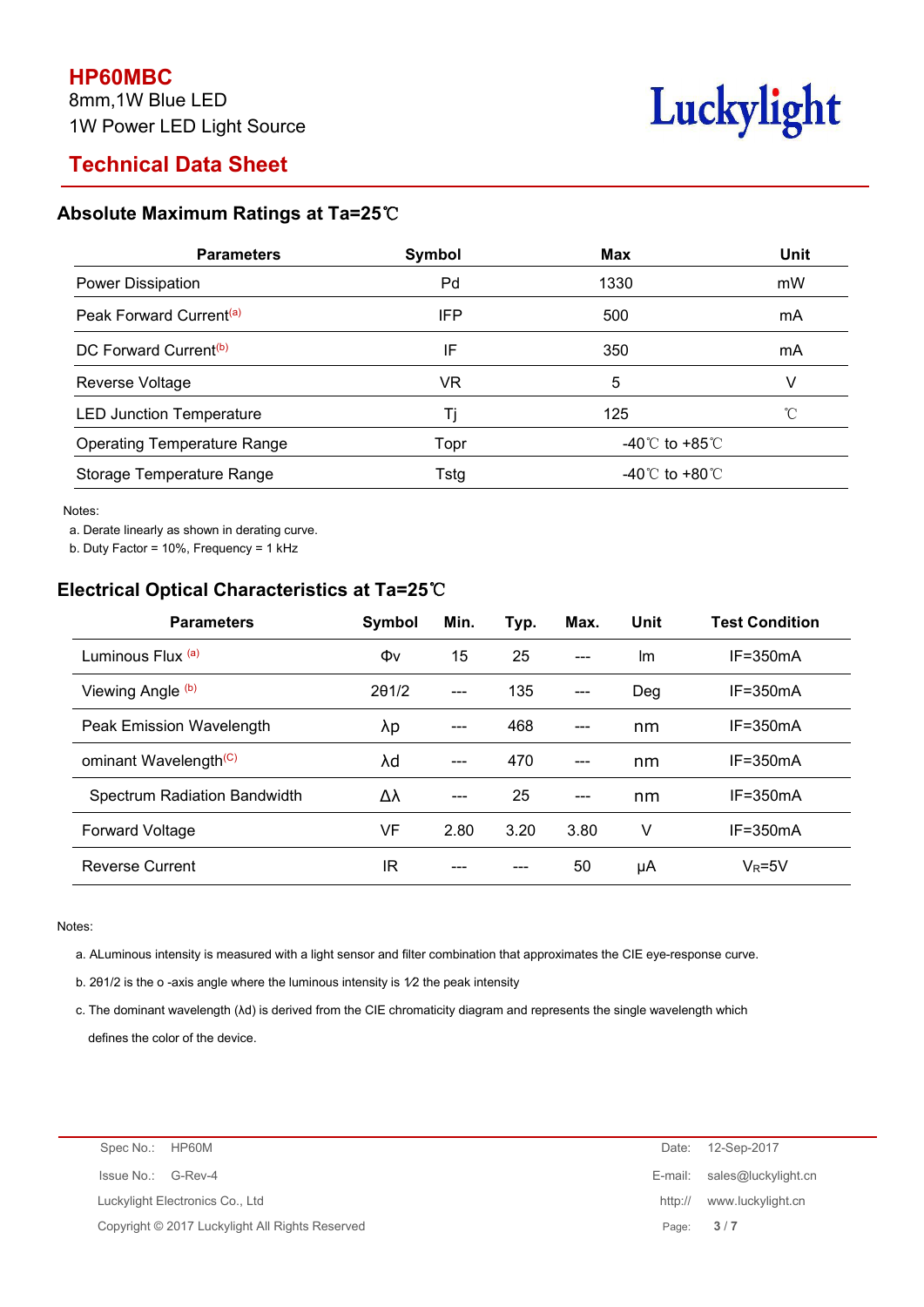## **HP60MBC**

8mm,1W Blue LED 1W Power LED Light Source



# **Technical Data Sheet**

## **Typical Electrical / Optical Characteristics Curves (25**℃ **Ambient Temperature Unless Otherwise Noted)**



Luckylight Electronics Co., Ltd http:// www.luckylight.cn

Copyright © 2017 Luckylight All Rights Reserved Page: **4** / **7**

Spec No.: HP60M Date: 12-Sep-2017 Issue No.: G-Rev-4 E-mail: sales@luckylight.cn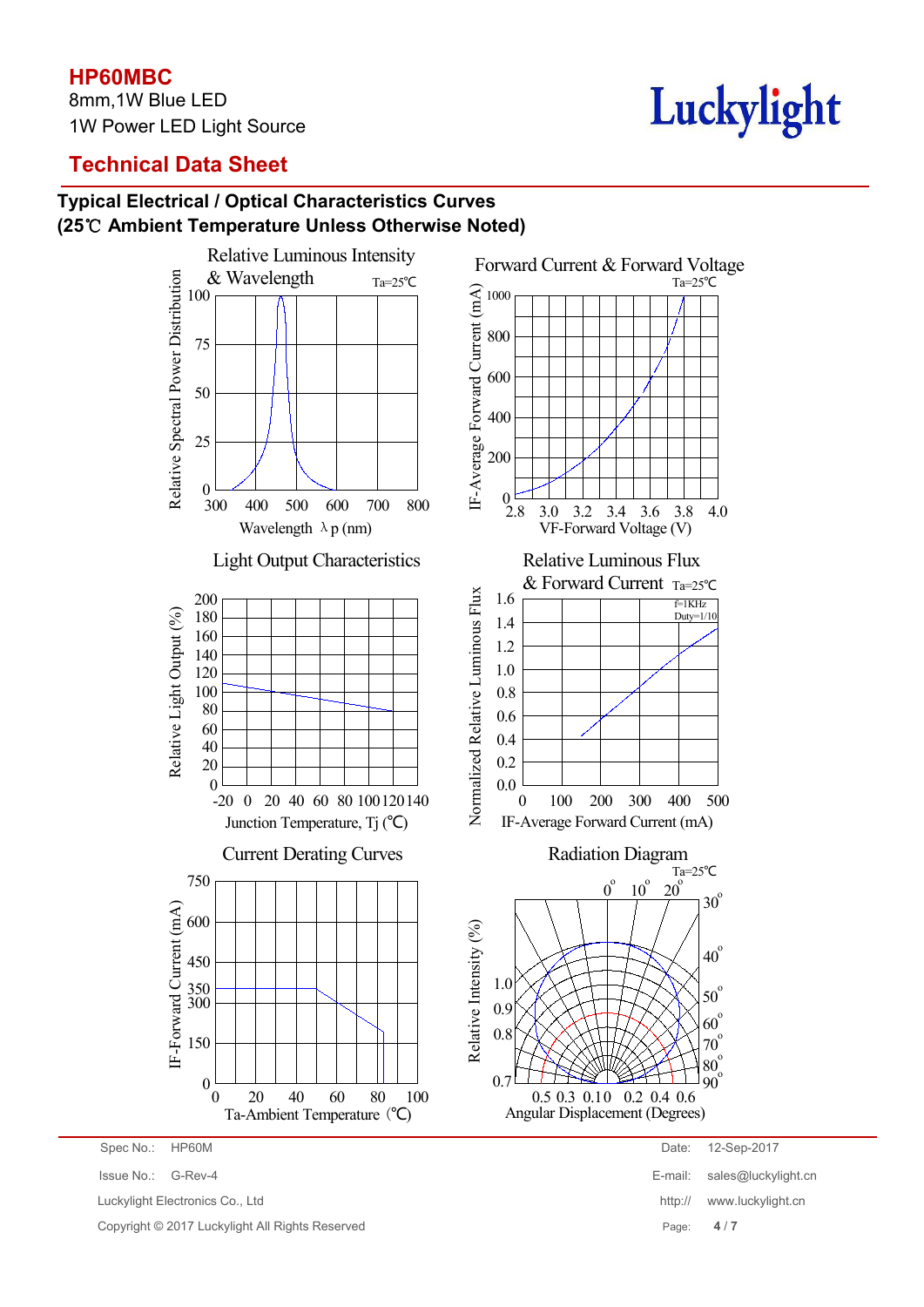# **Technical Data Sheet**

# **Packing Standard:**

Normal packing weight: 0.041kg/each tube ,0.877kg/1K



Luckylight

| Issue No.: G-Rev-4<br>E-mail: sales@luckylight.cn<br>Luckylight Electronics Co., Ltd<br>www.luckylight.cn<br>http://<br>Copyright © 2017 Luckylight All Rights Reserved<br>5/7<br>Page: | Spec No.: HP60M | Date: | 12-Sep-2017 |
|-----------------------------------------------------------------------------------------------------------------------------------------------------------------------------------------|-----------------|-------|-------------|
|                                                                                                                                                                                         |                 |       |             |
|                                                                                                                                                                                         |                 |       |             |
|                                                                                                                                                                                         |                 |       |             |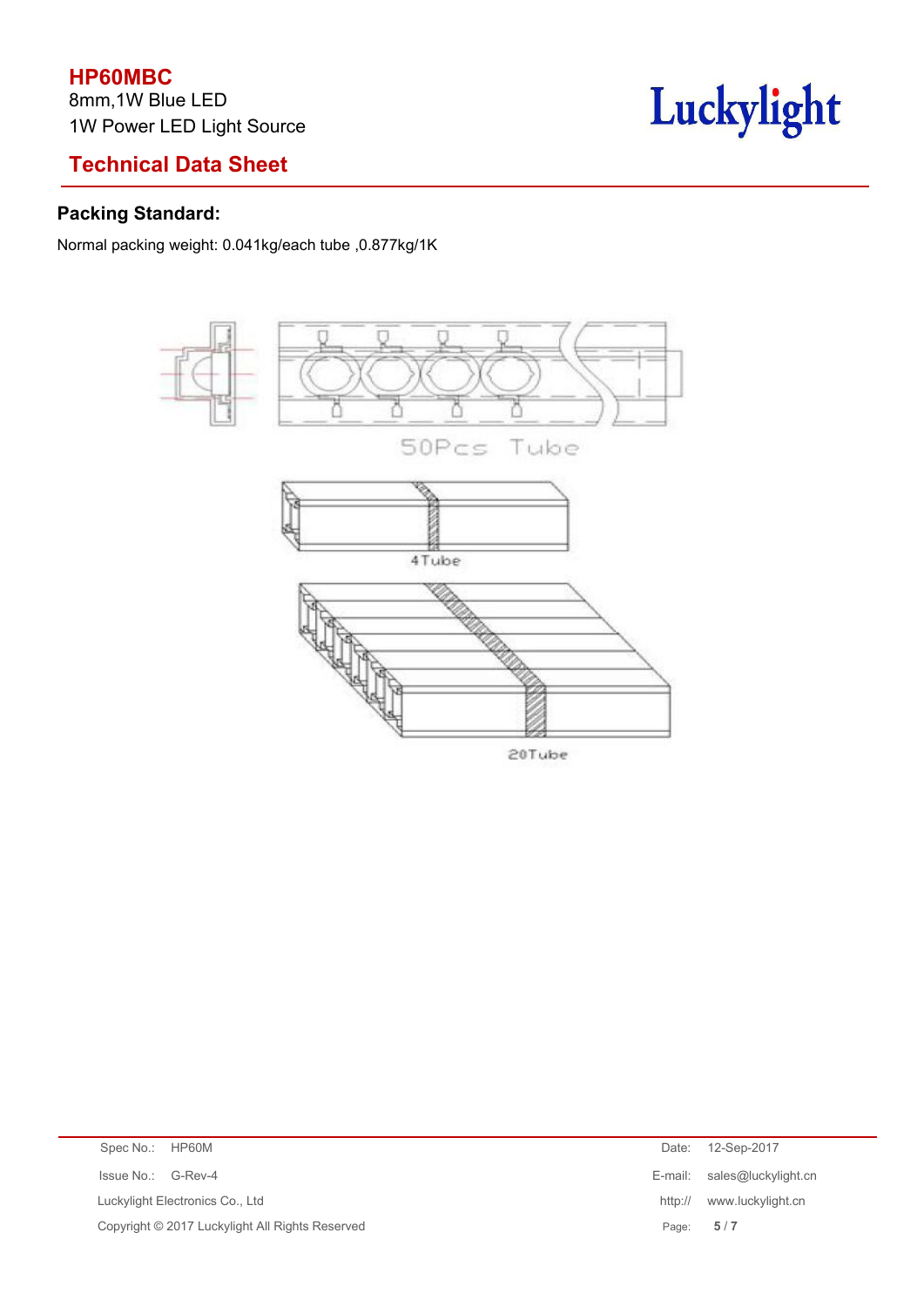## **Technical Data Sheet**

# Luckylight

## **CAUTIONS**

#### **1.Storage:**

To avoid moisture, we recommend storage conditions for the unopened LED +5  $\sim$  +30 °C, relative hu-midity <60%. LED should be used within 24 Hrs. of opening the package. Please make sure to dehumid-ify and vacuum pack the remaining/ unused LED. Dehumidifying condition:  $+60$   $^{\circ}$  C  $\pm$  5  $^{\circ}$  C, 12 Hrs. Effective age for the sealed led is one year. **2.The assembly notes:**

Soldering Conditions: Reflow soldering is recommended for this LED, the maximum temperature of reflow should not exceed 210°C (when using at 700mA, please adopt the soldering operation mode with copper pad at the bottom. Please consider the life time risk if use the thermal conductive resin with Copper pad at the bottom ). If hand soldering, set soldering iron temperature at 350°C and soldering time not More than 3 seconds, after the first soldering, make sure the substrate surface temperature returns to ambient temperature be-fore a second soldering. Do not bend the LED PCB after soldering. Use recommended cleaning agent for PCB cleaning (Should not be use directly in the fluid) Please make sure when soldering, there is no external force on the soldering surface (such as pressure, friction or sharp metal nails, etc.), to avoid gold wire deformation or damage and other abnormalities.

If beyond recommended conditions, we cannot guarantee the LED stability, please do the risk assess-ment first.

#### **3.Anti-Static Measures:**

Please take adequate measures to prevent electrostatic generation, such as wearing electrostatic ring oranti-static fingerstall etc; any relative products like plant equipment, machinery, carrier and transporta-tion units shall be connected to discharging unit/ ground. After assembly, please make sure to discharge Static Electricity with proper ESD equipment.

#### **4.Temperature Control:**

Recommended temperature conditions for enhanced product life: The temperature of copper pad is<75°C . Dur-ing assembly, please ensure that a good quality thermal paste is applied and distributed evenly over the surface. While using thermal pad (Heat Sink), make sure LED is firmly tightened and there isno gap between surfaces. This product Heating conditions, tested at 500V with medium surface contact.

#### **5.drive control:**

Drive this product at constant current. Output current range specifications should be according to the operational and other conditions, as mentioned in data sheet. Before using a constant voltage source or altered specifications, other than recommended, please consider risk factors.

#### **6.Other:**

Product is not suitable to use in following conditions;

—-Direct or indirect wet / damp conditions, such as rain, etc;

—-in contact with sea water and erosive materials;

Spec No.: HP60M Date: 12-Sep-2017 Issue No.: G-Rev-4 E-mail: sales@luckylight.cn Luckylight Electronics Co., Ltd **http:// www.luckylight.cn** Copyright © 2017 Luckylight All Rights Reserved Page: **6** / **7**